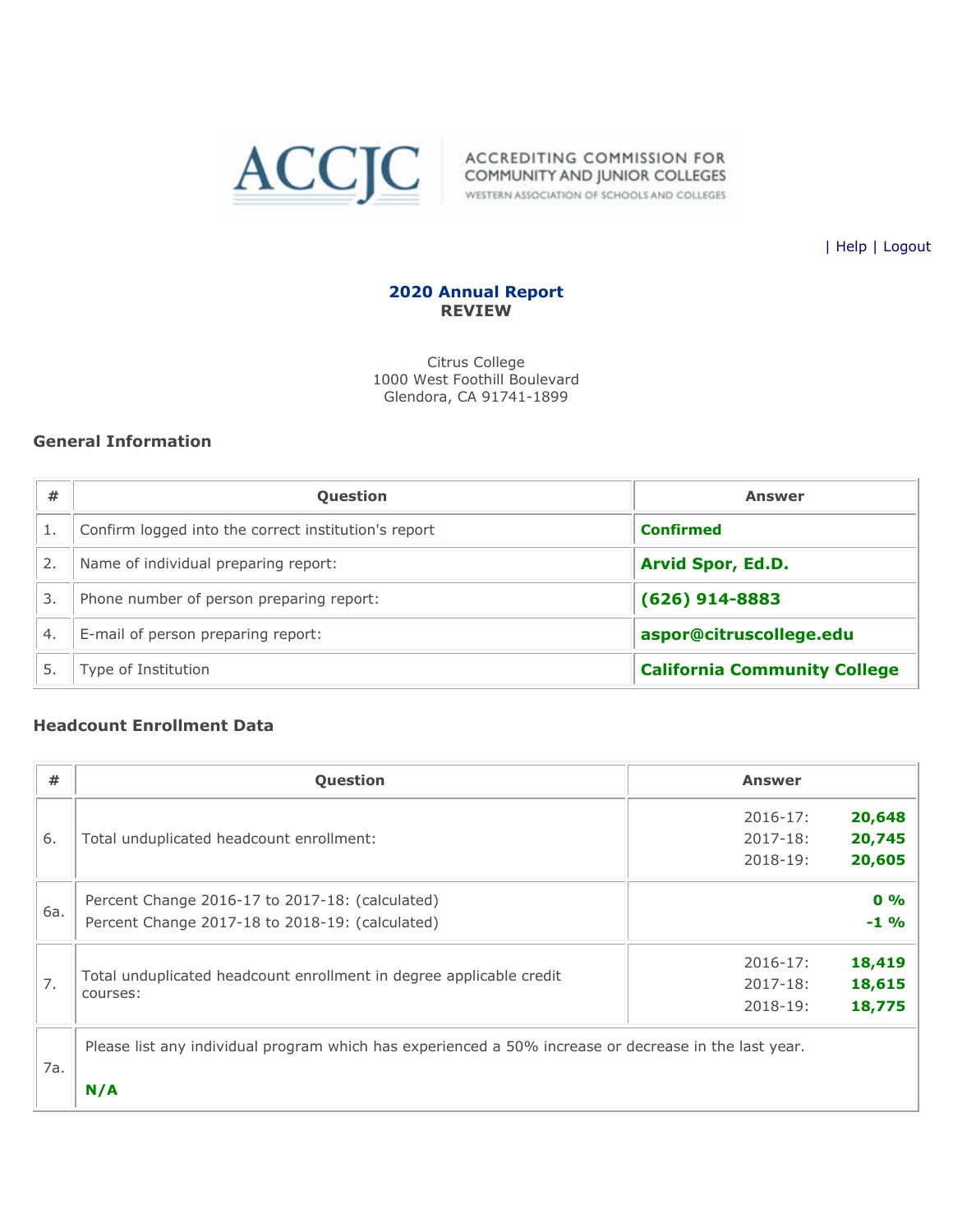# **Distance Education and Correspondence Education**

| #    | <b>Question</b>                                                                           | <b>Answer</b>                        |
|------|-------------------------------------------------------------------------------------------|--------------------------------------|
| ່ 8. | Total unduplicated headcount enrollment in distance education in last three               | 7,545<br>2016-17                     |
|      | years:                                                                                    | 8,405<br>2017-18<br>9,079<br>2018-19 |
| 8a.  | Percent Change 2016-17 to 2017-18: (calculated)                                           | $11\%$                               |
| 9.   | Percent Change 2017-18 to 2018-19: (calculated)<br>Do you offer Correspondence Education? | 8%<br><b>No</b>                      |

## **Federal Data**

| #   | <b>Question</b>                                                                                                                             | <b>Answer</b>                                                                                        |
|-----|---------------------------------------------------------------------------------------------------------------------------------------------|------------------------------------------------------------------------------------------------------|
| 10. | List the Graduation Rate per the US Education Department College<br>Scorecard                                                               | 34 %                                                                                                 |
| 11. | If your college relies on another source for reporting success metrics, please<br>identify the source (select one).                         | College established dashboard                                                                        |
| 12. | Please provide a link to the exact page on your institution's website that<br>displays its most recent listing of student achievement data. | https://www.citruscollege.ed<br>u/admin/research/Document<br>s/Achievements/SADataObjec<br>tives.pdf |

### **Institution Set Standards for Student Achievement**

| #                   | Question                                                                                |             | <b>Answer</b> |             |
|---------------------|-----------------------------------------------------------------------------------------|-------------|---------------|-------------|
|                     | <b>Course Completion Rates</b>                                                          |             |               |             |
| 13.                 | List your Institution-Set Standard (floor) for successful                               | 2016-17     | 2017-18       | 2018-19     |
|                     | student course completion rate:                                                         | 65 %        | 65 %          | 65 %        |
|                     |                                                                                         | 2016-17     | 2017-18       | 2018-19     |
| 13a.                | List your stretch goal (aspirational) for successful student<br>course completion rate: | <b>72 %</b> | <b>73 %</b>   | <b>74 %</b> |
|                     |                                                                                         |             |               |             |
| 13b.                | List the actual successful student course completion rate:                              | 2016-17     | 2017-18       | 2018-19     |
|                     |                                                                                         | <b>72 %</b> | <b>72 %</b>   | <b>72 %</b> |
| <b>Certificates</b> |                                                                                         |             |               |             |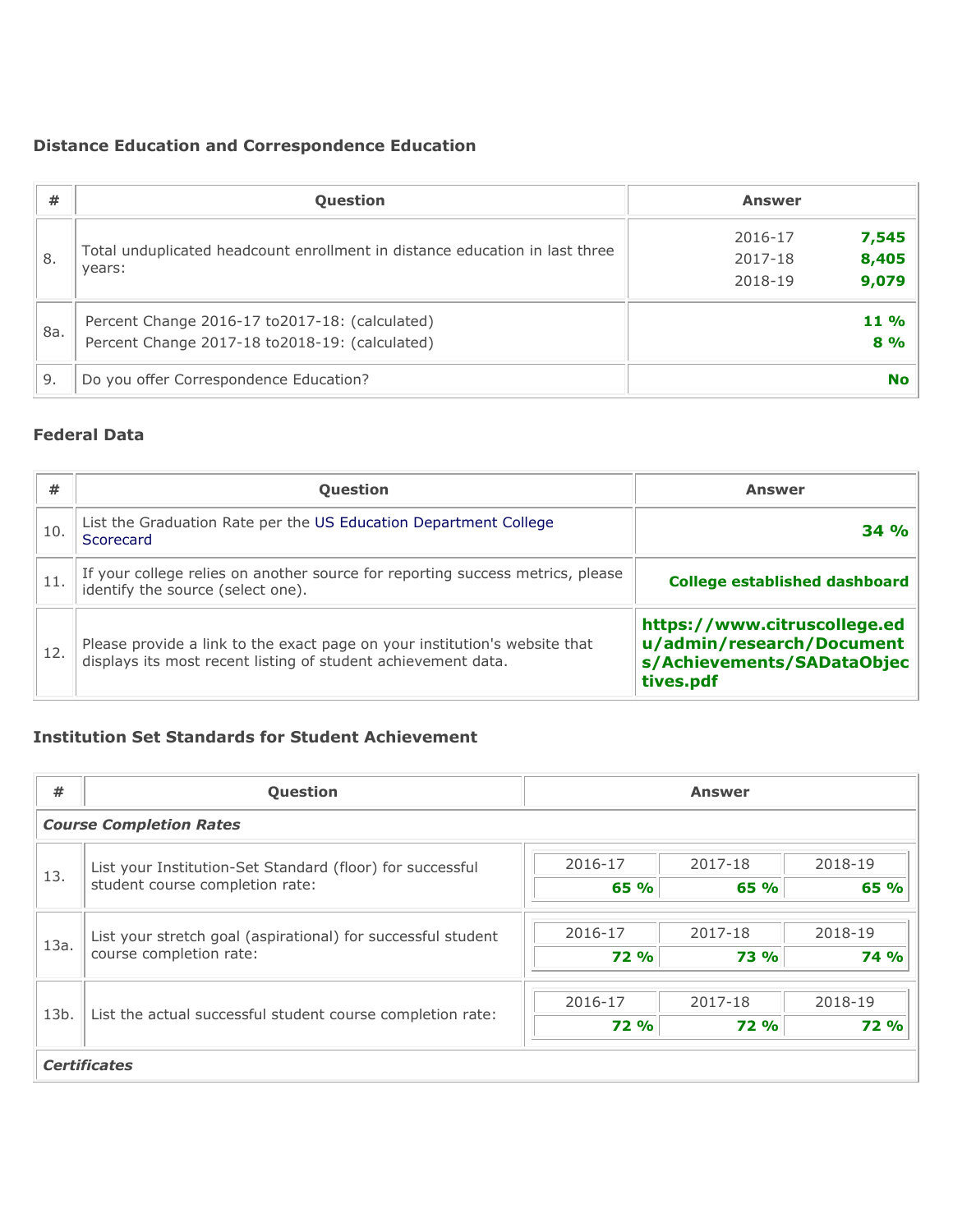| Number of students who earned a certificate<br>2018-19<br>1,100<br>2018-19<br>1,185<br>2018-19<br>1,587 |  |  |  |
|---------------------------------------------------------------------------------------------------------|--|--|--|
|                                                                                                         |  |  |  |
|                                                                                                         |  |  |  |
|                                                                                                         |  |  |  |
|                                                                                                         |  |  |  |
|                                                                                                         |  |  |  |
|                                                                                                         |  |  |  |
|                                                                                                         |  |  |  |
|                                                                                                         |  |  |  |
| <b>Number-Other</b>                                                                                     |  |  |  |
| Number of students who earned a degree                                                                  |  |  |  |
| 2018-19                                                                                                 |  |  |  |
| 1,200                                                                                                   |  |  |  |
| 2018-19                                                                                                 |  |  |  |
| 1,322                                                                                                   |  |  |  |
| 2018-19                                                                                                 |  |  |  |
| 1,389                                                                                                   |  |  |  |
|                                                                                                         |  |  |  |
|                                                                                                         |  |  |  |
|                                                                                                         |  |  |  |
| <b>Number of transfers</b>                                                                              |  |  |  |
|                                                                                                         |  |  |  |
| 2018-19                                                                                                 |  |  |  |
| 1,000                                                                                                   |  |  |  |
| 2018-19                                                                                                 |  |  |  |
| 1,362                                                                                                   |  |  |  |
|                                                                                                         |  |  |  |
|                                                                                                         |  |  |  |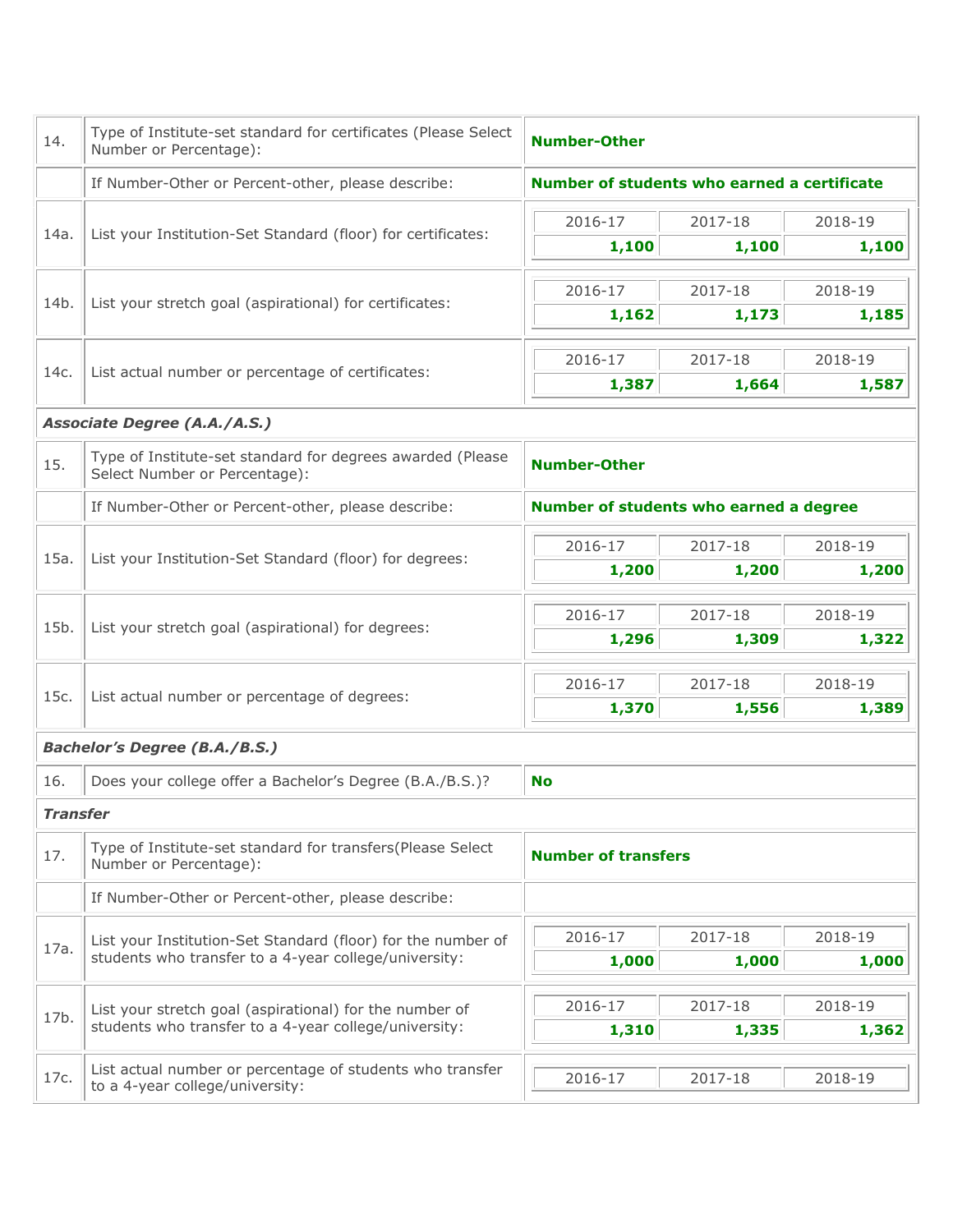|                                                                                                                                      |             |                             | 1,200                | 1,211                | 1,299                |
|--------------------------------------------------------------------------------------------------------------------------------------|-------------|-----------------------------|----------------------|----------------------|----------------------|
| <b>Licensure Examination Pass Rates</b>                                                                                              |             |                             |                      |                      |                      |
| Examination pass rates in programs for which students must pass a licensure examination in order to work in their<br>field of study: |             |                             |                      |                      |                      |
| Program                                                                                                                              | Examination | Institution<br>set standard | 2016-17<br>Pass Rate | 2017-18<br>Pass Rate | 2018-19<br>Pass Rate |
| <b>Emergency Medical Technician - EMT</b>                                                                                            | national    | <b>75 %</b>                 | <b>71 %</b>          | 94 %                 | 90%                  |
| <b>Registered Dental Assistant (RDA) -</b><br><b>Practical</b>                                                                       | state       | <b>75 %</b>                 | 77.96                | $n/a$ %              | $n/a$ %              |
| <b>Registered Dental Assistant (RDA) -</b><br><b>Written</b>                                                                         | state       | <b>75 %</b>                 | 83 %                 | $n/a$ %              | $n/a$ %              |
| <b>Registered Dental Assistant (RDA) -</b><br>Law/Ethics                                                                             | state       | 75 %                        | 100 %                | $n/a$ %              | $n/a$ %              |
| 18.<br><b>Registered Dental Assistant (RDA) - now</b><br>combined                                                                    | state       | 75 %                        | $n/a$ %              | 77%                  | 79 %                 |
| <b>Licensed Vocational Nursing (LVN)</b>                                                                                             | state       | <b>75 %</b>                 | 92%                  | 86 %                 | 86 %                 |
| <b>Registered Nursing (RN/ADN)</b>                                                                                                   | state       | <b>75 %</b>                 | 93 %                 | 96.4 %               | 86 %                 |
| <b>Certified Nurse Assistant (CNA) - Written</b>                                                                                     | state       | <b>75 %</b>                 | 100 %                | 98 %                 | 100 %                |
| <b>Certified Nurse Assistant (CNA) - Skills</b>                                                                                      | state       | <b>75 %</b>                 | 100 %                | 98 %                 | 100 %                |
| <b>Cosmetology - Practical</b>                                                                                                       | state       | <b>70 %</b>                 | 87 %                 | 80 %                 | 86.25 %              |
| <b>Cosmetology - Written</b>                                                                                                         | state       | <b>70 %</b>                 | 91 %                 | 87.5 %               | 82.5 %               |

*Employment rates for Career and Technical Education students*

|                                            | Institution set | 2016-17 Job  | 2017-18 Job                                  | 2018-19 Job |
|--------------------------------------------|-----------------|--------------|----------------------------------------------|-------------|
| Program                                    | standard        |              | Placement Rate Placement Rate Placement Rate |             |
| <b>Forestry/Wildland Resources</b>         | 69.85 %         | 81.5 %       | 57.14 %                                      | 88.89 %     |
| <b>Accounting</b>                          | 69.85 %         | 76.5 %       | 87.5 %                                       | 73.17 %     |
| <b>Digital Media</b>                       | 69.85 %         | <b>77.8%</b> | $0\%$                                        | 72.22 %     |
| <b>Information Technology</b>              | 69.85 %         | 62.5 %       | 100 %                                        | 72.73 %     |
| <b>Medium &amp; Heavy Truck Technology</b> | 73.59 %         | 100 %        | 100 %                                        | 100%        |
| <b>Automotive Technology</b>               | 80.53 %         | 94.9 %       | 83.3 %                                       | 88.24 %     |
| <b>Drafting Technology</b>                 | 88.89 %         | 66.7 %       | 100 %                                        | <b>50 %</b> |
| <b>Water Technology</b>                    | 83.7 %          | 90.6%        | 87.5 %                                       | 92.86 %     |
| <b>Recording Arts/Commercial Music</b>     | 69.85 %         | 69.4 %       | 78.95 %                                      | 68.97 %     |
| <b>Emerging Theatre Technology</b>         | 78.59 %         | 71.4 %       | 66.67 %                                      | 88.89 %     |
| <b>Licensed Vocational Nursing</b>         | 69.85 %         | 77.8 %       | 80.85 %                                      | 89.47 %     |
| <b>Dental Assisting</b>                    | 88.27 %         | 84.2 %       | 80.95 %                                      | 73.08 %     |
| <b>Child Development</b>                   | 69.85 %         | 77.5%        | 93.1 %                                       | 81.48 %     |

**Esthetician - Practical state 70 % 96 % 100 % 91 % Esthetician - Written state 70 % 86 % 78.5 % 76.75 %**